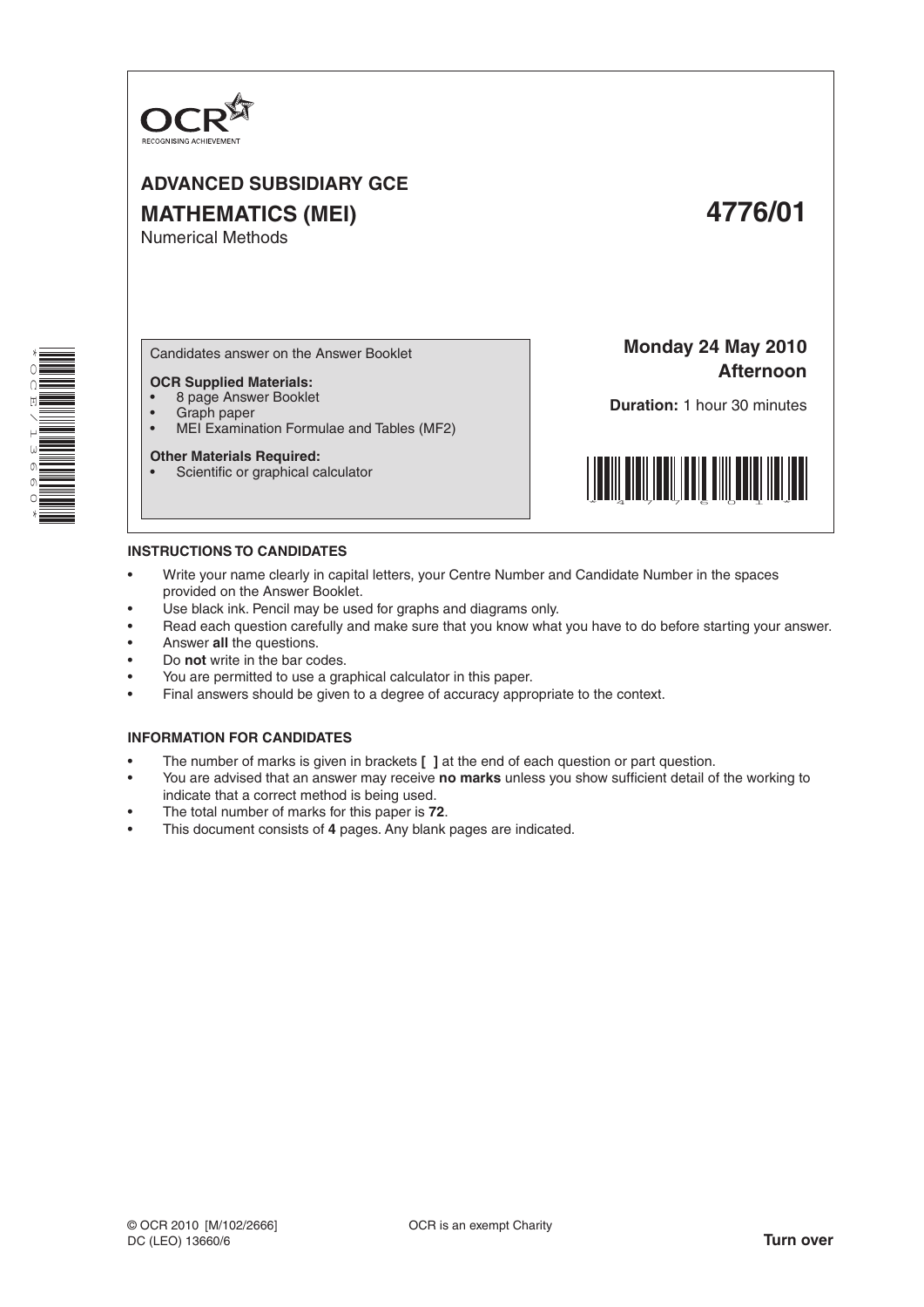#### **Section A** (36 marks)

**1 (i)** Show that the equation

$$
\frac{1}{x} = 3 - x^2 \tag{*}
$$

has a root,  $\alpha$ , between  $x = 1$  and  $x = 2$ .

Show that the iteration

$$
x_{r+1} = \frac{1}{3 - x_r^2},
$$

with  $x_0 = 1.5$ , converges, but not to  $\alpha$ . **[5]** 

- (ii) By rearranging  $(*)$ , find another iteration that does converge to  $\alpha$ . You should demonstrate the convergence by carrying out several steps of the iteration. **[3]**
- **2** A function  $f(x)$  has the values shown in the table.

|      | 2.8    |        |        |
|------|--------|--------|--------|
| f(x) | 0.9508 | 0.9854 | 0.9996 |

- **(i)** Taking the values of f(*x*) to be exact, use the forward difference method and the central difference method to find two estimates of f′(3). State which of these you would expect to be more accurate. **[5]**
- (ii) Now suppose that the values of  $f(x)$  have been rounded to the four significant figures shown. Find, for each method used in part (i), the largest possible value it gives for the estimate of  $f'(3)$ . [2]
- **3 (i)** *X* is an approximation to the number *x* such that  $X = x(1 + r)$ . State what *r* represents.

Show that, provided *r* is small,  $X^n \approx x^n (1 + nr)$ . [4]

**(ii)** The number  $G = 0.577$  is an approximation to the number g. G is about 0.04% smaller than g. State, in similar terms, relationships between

(A) 
$$
G^2
$$
 and  $g^2$ ,  
\n(B)  $\sqrt{G}$  and  $\sqrt{g}$ .  
\n[3]

- **4** The expression,  $\sin x + \tan x$ , where *x* is in radians, can be approximated by 2*x* for values of *x* close to zero.
	- **(i)** Find the absolute and relative errors in this approximation when  $x = 0.2$  and  $x = 0.1$ . [4]
	- (ii) A better approximation is  $\sin x + \tan x \approx 2\left(x + \frac{x^3}{k}\right)$ , where *k* is an integer.

Use your results from part **(i)** to estimate *k*. **[3]**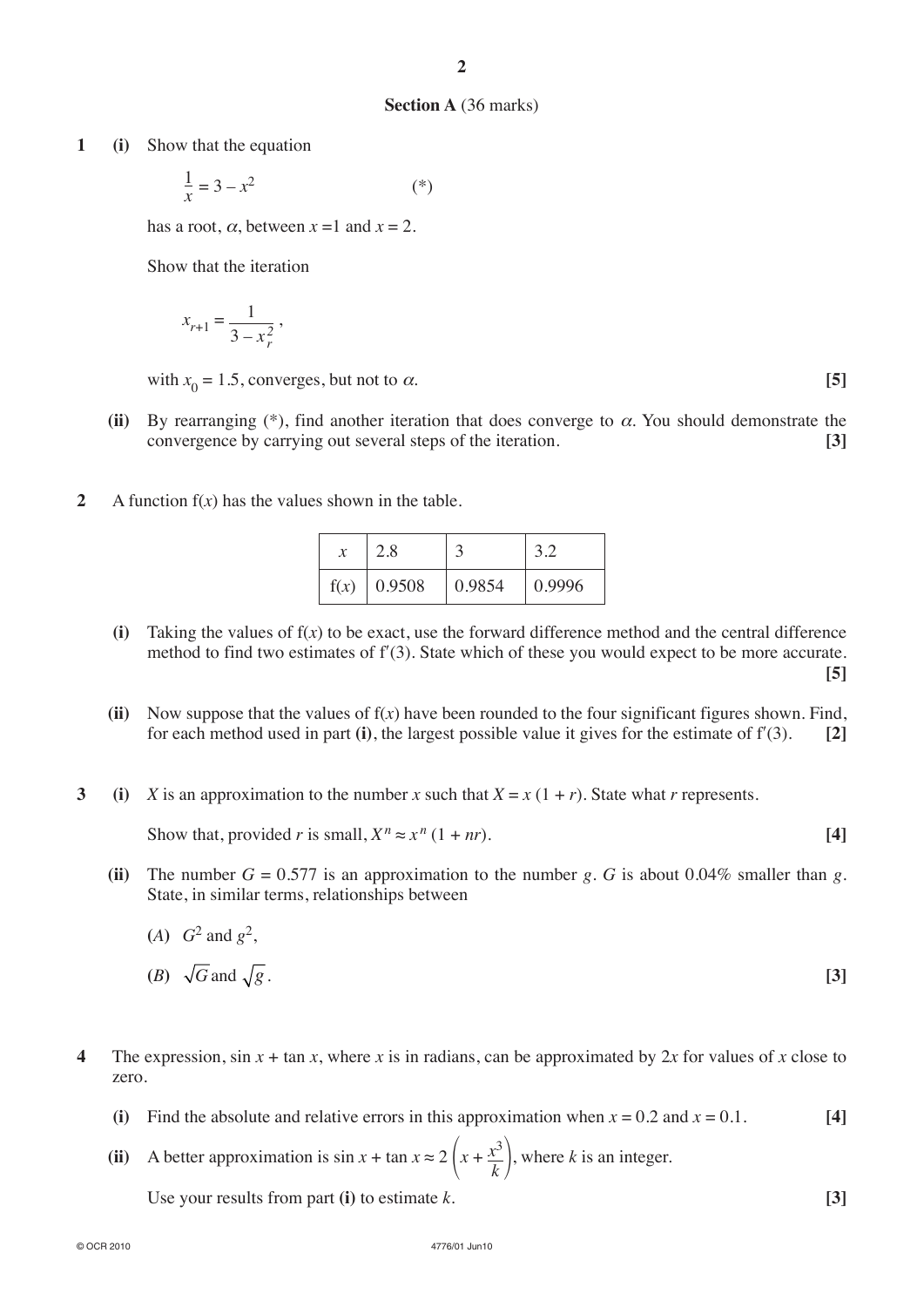**5** A quadratic function, f(*x*), is to be determined from the values shown in the table.

|      |       |       | h  |
|------|-------|-------|----|
| f(x) | $-10$ | $-12$ | 30 |

Explain why Newton's forward difference formula would not be useful in this case.

Use Lagrange's interpolation formula to find  $f(x)$  in the form  $ax^2 + bx + c$ . [7]

## **Section B** (36 marks)

**6** The integral

$$
I = \int_{1}^{1.8} \sqrt{x^3 + 1} \, dx
$$

is to be estimated numerically. You are given that, correct to 6 decimal places, the mid-point rule estimate with  $h = 0.8$  is 1.547 953 and that the trapezium rule estimate with  $h = 0.8$  is 1.611 209.

**(i)** Find the mid-point rule and trapezium rule estimates with  $h = 0.4$  and  $h = 0.2$ .

 **Hence find three Simpson's rule estimates of** *I***. [7]** 

- **(ii)** Write down, with a reason, the value of *I* to the accuracy that appears to be justified. **[2]**
- **(iii)** Taking your answer in part **(ii)** to be exact, show in a table the errors in the mid-point rule and trapezium rule estimates of *I*.

Explain what these errors show about

- **(***A***)** the relative accuracy of the mid-point rule and the trapezium rule,
- **(***B***)** the rates of convergence of the mid-point rule and the trapezium rule. **[8]**
- **7 (i)** Show that the equation

 $x^5 - 8x + 5 = 0$  (\*)

has a root in the interval  $(0, 1)$ .

Find this root, using the Newton-Raphson method, correct to 6 significant figures.

 Show, by considering the differences between successive iterates, that the convergence of the Newton-Raphson iteration is faster than first order. **[11]**

**(ii)** You are now given that equation (\*) has a root in the interval (1.4, 1.5). Find this root, correct to 3 significant figures, using the secant method. Determine whether or not the secant method is faster than first order. **[8]**